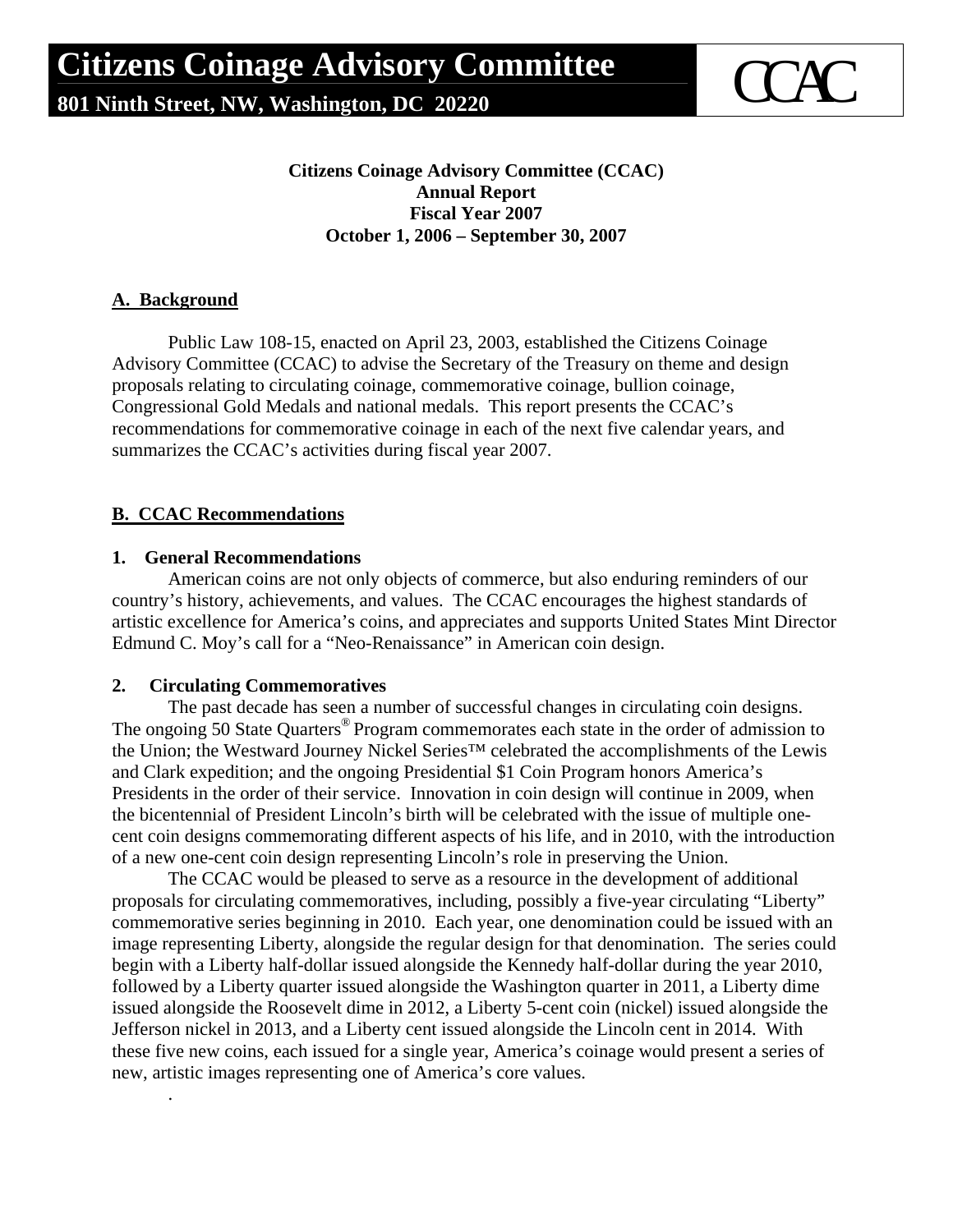#### **3. Numismatic Commemoratives**

The United States Congress has a long tradition of authorizing numismatic commemoratives, minted and issued by the United States Mint for sale to the general public. The Commemorative Coin Reform Act of 1996 (Public Law 104-208) provides that the Secretary may mint and issue no more than two commemorative coin programs in any calendar year. The CCAC recommends that each year's two programs should be selected from the following alternatives:

### **2008:**

*Program Already Enacted:* 

**American Bald Eagle Recovery and National Emblem** [not more than 750,000 copper-nickel clad half-dollars, not more than 500,000 silver dollars, and not more than 100,000 \$5 gold coins, authorized by Public Law 108-486].

#### **2009:**

*Programs Already Enacted:* 

**Abraham Lincoln Bicentennial** [not more than 500,000 silver dollars, authorized by Public Law 109- 285].

**Louis Braille Bicentennial** [not more than 400,000 silver dollars, authorized by Public Law 109-247].

#### **2010:**  *Programs Already Enacted:* None

*Programs Recommended by the CCAC:* 

150<sup>th</sup> Anniversary of the Pony Express/50<sup>th</sup> Anniversary of Echo communications satellite. This combined commemorative would celebrate the evolution of American communication technology, from hand-carried messages to instant global information. Recommended mintage: 500,000 coins, with consideration given to a bimetallic bronze/silver or bimetallic gold/silver composition.

**American Veterans Disabled for Life.** The Armed Forces of the United States have served bravely in conflicts around the world, and this program would honor the sacrifices of America's living disabled veterans. Recommended mintage: 500,000 silver dollars.

**2011:**  *Programs Already Enacted:* None

*Programs Recommended by the CCAC*: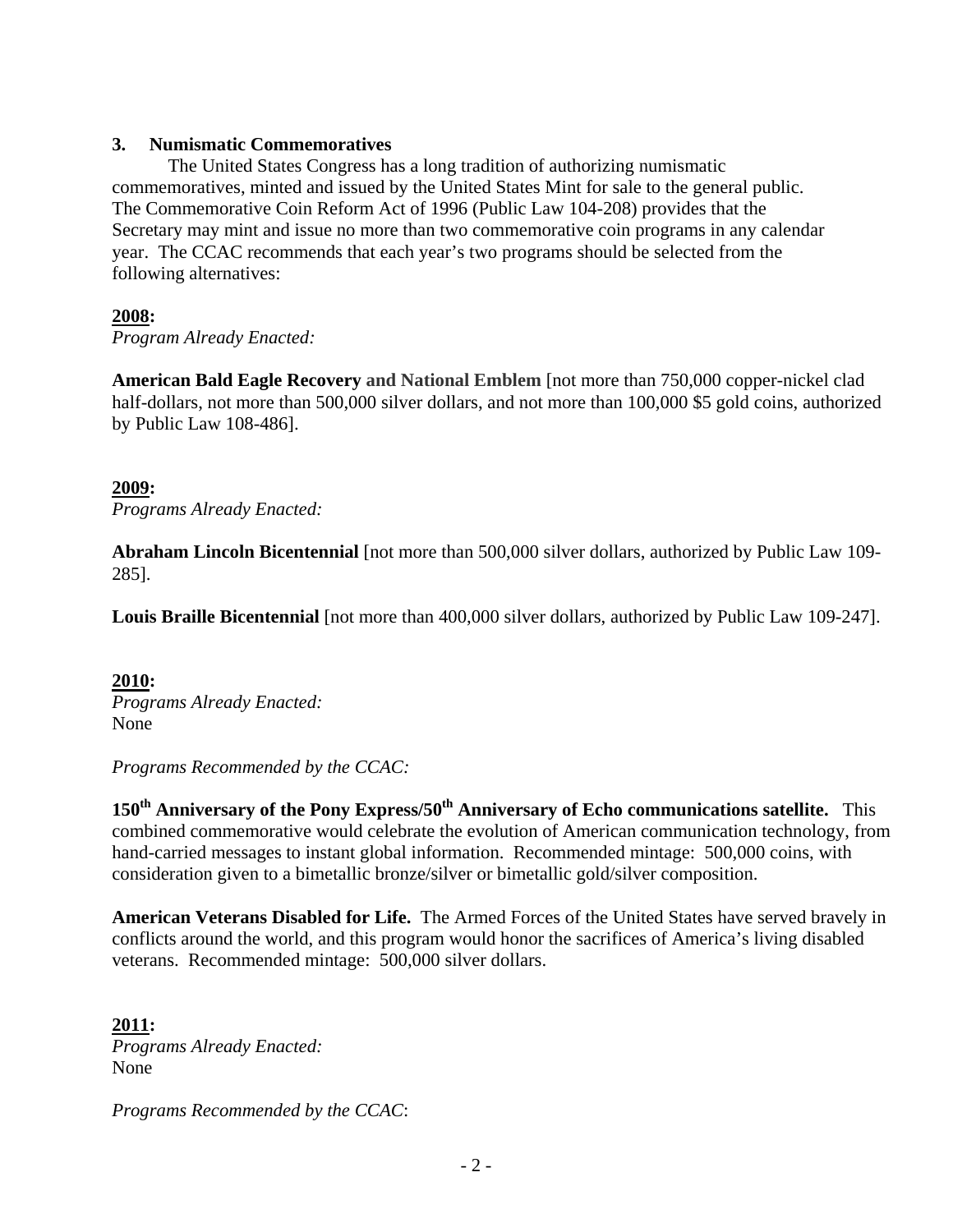**50th Anniversary of the Peace Corps.** Since 1961, the Peace Corps and its volunteers have helped people in underdeveloped countries around the world to promote peace and friendship. Recommended mintage: not more than 500,000 silver dollars.

**200th Anniversary of the Birth of Harriet Beecher Stowe**. The publication of Stowe's *Uncle Tom's Cabin* in 1852 was a landmark event in the struggle against slavery in the United States. Recommended mintage: not more than 500,000 silver dollars.

# **2012**

*Programs already enacted*: None

## *Programs recommended by the CCAC*:

**National Fallen Firefighters Memorial.** Located on the grounds of the National Fire Academy in Emmitsburg, MD, the National Fallen Firefighters Memorial honors American firefighters who have died in the line of duty. Recommended mintage: 500,000 silver dollars.

200<sup>th</sup> Anniversary of the Battle between U.S.S. Constitution and H.M.S. Guerriere. First launched in 1797 as one of the original vessels of the United States Navy, the U.S.S. Constitution was given the nickname "Old Ironsides" in 1812 after demonstrating impressive durability in a battle with H.M.S. Guerriere. Still afloat today, the ship is a popular tourist attraction. Recommended mintage: not more than 500,000 silver dollars.

## **C. CCAC Activities During Fiscal Year 2007**

Images of the designs recommended by the CCAC, as well as the designs chosen to be issued, can be found at the end of this report.

## **1. 50 State Quarters Program**

The United States Mint's 50 State Quarters<sup>®</sup> Program honors each state in the Union with a commemorative design for the reverse of the circulating quarter-dollar. Since the Program's origin in 1999, five quarters have been issued each year in the order of the states' admission to the Union. During Fiscal Year 2007 the CCAC evaluated proposed designs for the 2008 quarters honoring Oklahoma, Arizona, New Mexico, Alaska, and Hawaii.

## **2. Presidential \$1 Coins**

Since 2007, four circulating dollar coins have been issued each year as part of the Presidential \$1 Coin Program. These coins honor America's deceased Presidents in the order of their service. During Fiscal Year 2007, the CCAC evaluated proposed designs for the 2008 issues of the Presidential \$1 Coin Program, honoring James Monroe, John Quincy Adams, Andrew Jackson, and Martin Van Buren.

## **3. Lincoln Cents**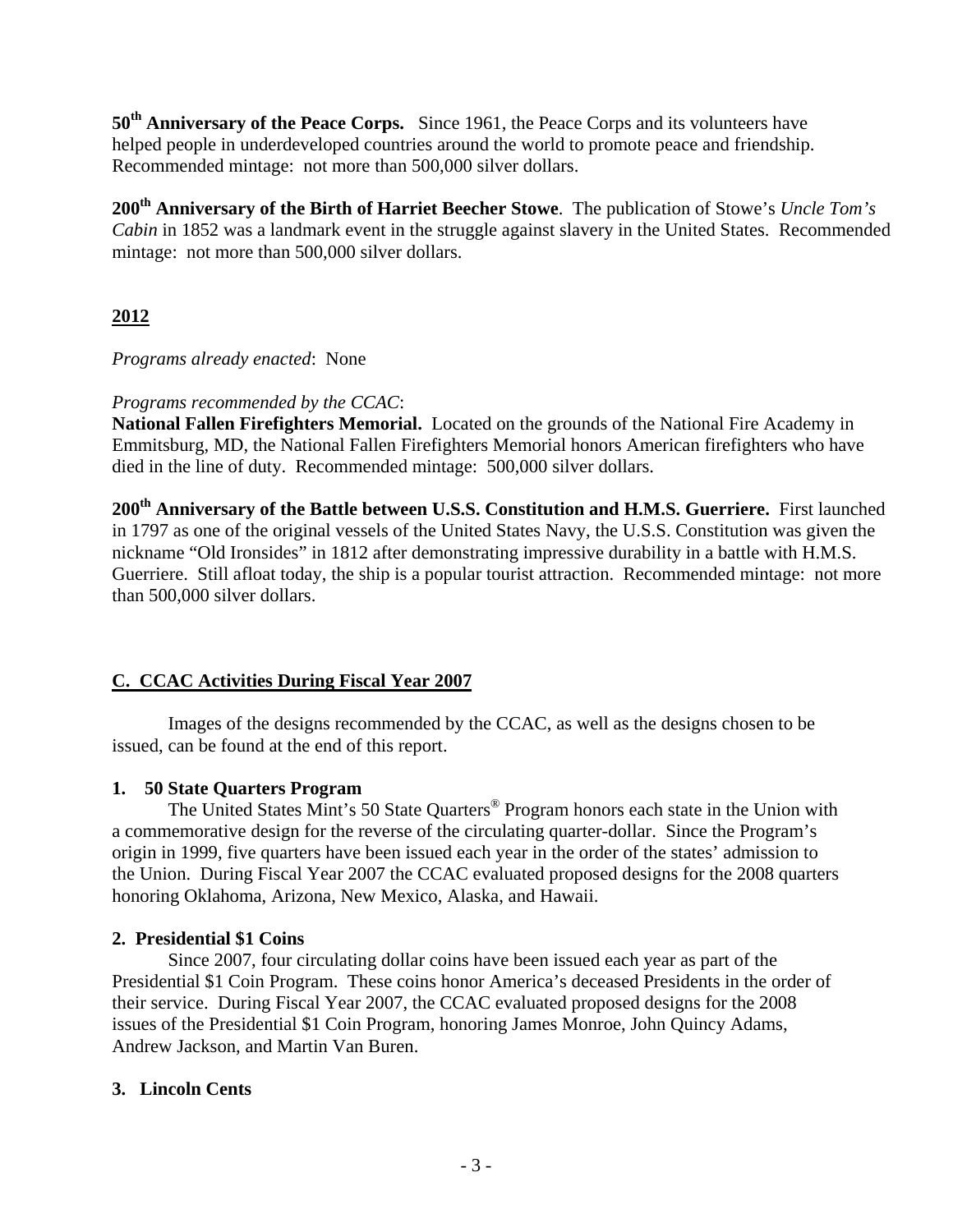During the year 2009, the United States Mint will issue four one-cent coins with reverses representing different aspects of the life of Abraham Lincoln. The obverse design will continue to bear the current likeness of Lincoln by Victor David Brenner. The CCAC recommended designs for the coins honoring Lincoln's birth in Kentucky, Lincoln's formative years in Indiana, and Lincoln's professional life in Illinois. However, the CCAC did not recommend any of the designs portraying Lincoln's Presidency in Washington, DC.

#### **4. American Bald Eagle Commemoratives**

The CCAC considered designs for a single commemorative program: the gold \$5 piece, silver dollar, and clad-half dollar commemorating the American Bald Eagle.

#### **5. First Spouse Bullion Coin Designs:**

 In conjunction with the Presidential \$1 Coin Program, the United States Mint will mint and issue one-half ounce 24-karat gold bullion \$10 coins featuring America's First Spouses. Each coin will feature a portrait of the First Spouse on the obverse, with a reverse image emblematic of the First Spouse's life and work. For Presidents who did not have a spouse while in office, the obverse will feature an image emblematic of the concept of Liberty from a coin design issued during that President's term in office, and a reverse design symbolizing the themes of that President. During Fiscal Year 2007, the CCAC reviewed proposed designs for the 2008 First Spouse issues, honoring Elizabeth Monroe, Louisa Adams, Andrew Jackson's Liberty, and Martin Van Buren's Liberty.

#### **6. Medal Designs:**

The CCAC reviewed proposed designs for Congressional Gold Medals honoring Tenzin Gyatso, the Fourteenth Dalai Lama of Tibet; Dr. Norman Borlaug; and Byron Nelson. The CCAC was enthusiastic about these designs, considering them to be outstanding examples of numismatic art.

### **D. CCAC Public Meetings held during Fiscal Year 2007**

The CCAC held nine public meetings during Fiscal Year 2007:

November 14, 2006, at United States Mint Headquarters in Washington, DC January 23, 2007, at United States Mint Headquarters in Washington, DC March 20, 2007, at United States Mint Headquarters in Washington, DC May 15, 2007, in Philadelphia, PA August 10, 2007, in Milwaukee, WI, in conjunction with the Annual Convention of the American Numismatic Association

September 25, 2007, at United States Mint Headquarters in Washington, DC

### **E. Membership of the CCAC**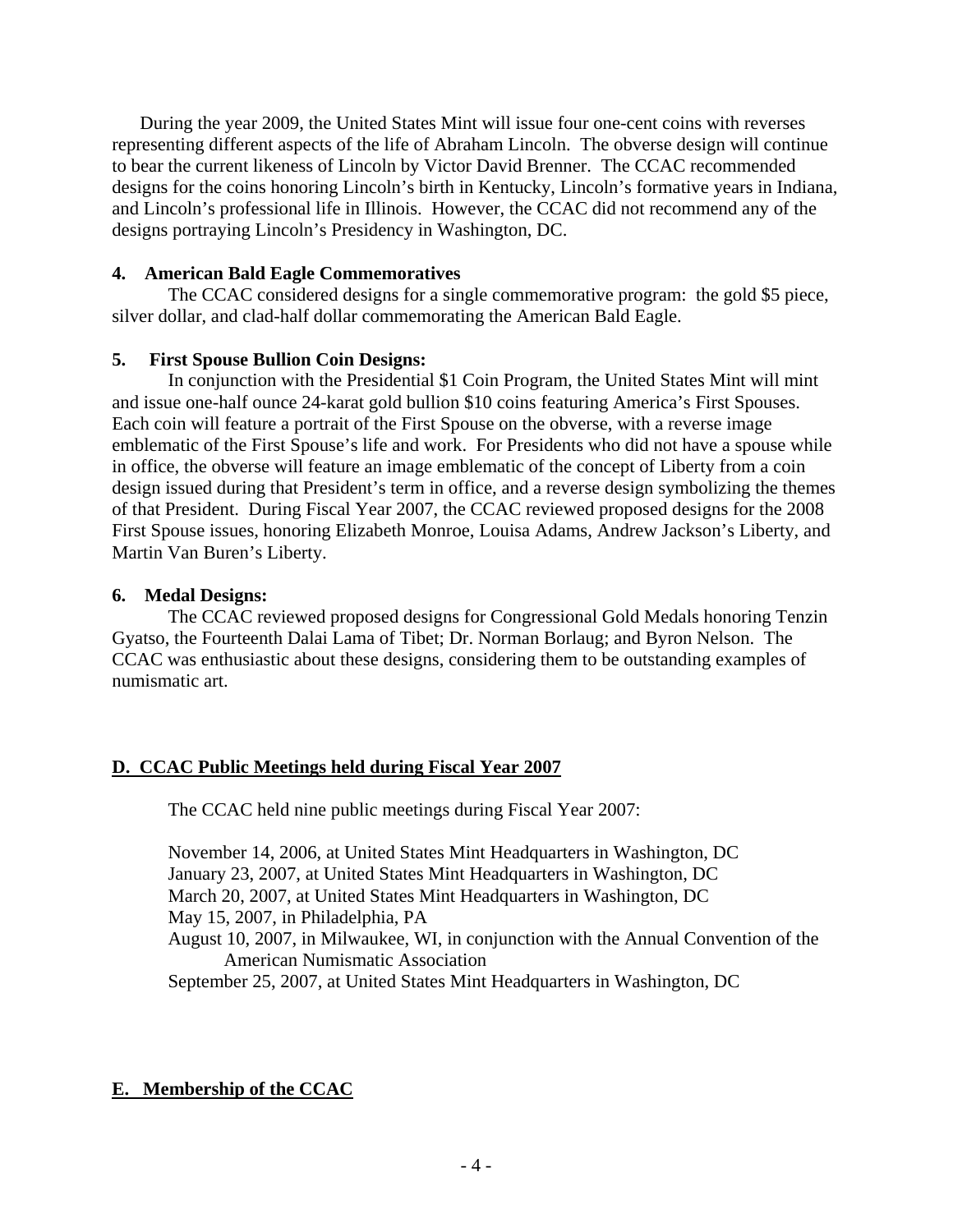The CCAC consists of 11 members appointed by the Secretary of the Treasury. Four members are appointed based on their special qualifications; three members are appointed to represent the general public; and four members are appointed after recommendation by the leadership of the United States Congress. The members of the CCAC as of September 30, 2007 were:

#### **John K. Alexander (appointed based on special qualifications in American History)**

Dr. Alexander is a professionally trained historian who has served as a university professor for more than three decades. Prior to being appointed to the Citizens Coinage Advisory Committee, he worked as a Professor of History at the University of Cincinnati. His positions there have included History Department Director of Undergraduate Studies, Associate Professor of History, and Assistant Professor of History.

Among his accomplishments, Dr. Alexander has authored three books, *Render Them Submissive: Response to Poverty in Philadelphia, 1760-1800; The Selling of the Constitutional Convention of 1787: A History of News Coverage;* and *Samuel Adams: America's Revolutionary Politician.* Dr. Alexander's other accomplishments include writing several other publications and serving as one of the Associate Editors for the American National Biography project.

Dr. Alexander's honors and awards include the A.B. (Dolly) Cohen Award for Excellence in University Teaching, University of Cincinnati, 1975; election to Omicron Delta Kappa, 1975; selection as the first George Washington Distinguished Scholar of the Tri-State Association of The Society of the Cincinnati, 1999; Outstanding Teacher Award, Ohio Academy of History, 2002; *Who's Who in America* (57th edition, 2003); and Distinguished Teaching Professor Award, University of Cincinnati, 2002-2003.

Dr. Alexander received a B.S. from Oregon College of Education (now Western Oregon University), an M.A. in history from the University of Chicago, and a Ph.D. in history from the University of Chicago.

#### **Michael Brown (appointed after recommendation by then-Senate Minority Leader Harry Reid)**

Mr. Brown is Vice President of Public Affairs for Barrick Gold Corporation. He served as Special Assistant to former United States Mint Director Donna Pope from 1981 to 1989, and prior to that served as Vice President of the Gold and Silver Institute in Washington, D.C. Mr. Brown holds a B.S. degree from Ohio State University and an MBA from George Washington University.

#### **Bill Fivaz (appointed based on special qualifications in numismatics)**

Mr. Fivaz has been a numismatist for more than 50 years. He has served on the American Numismatic Association's (ANA) Board of Governors, received that organization's highest honor, the Farran Zebe Award, as well as the ANA Medal of Merit, the ANA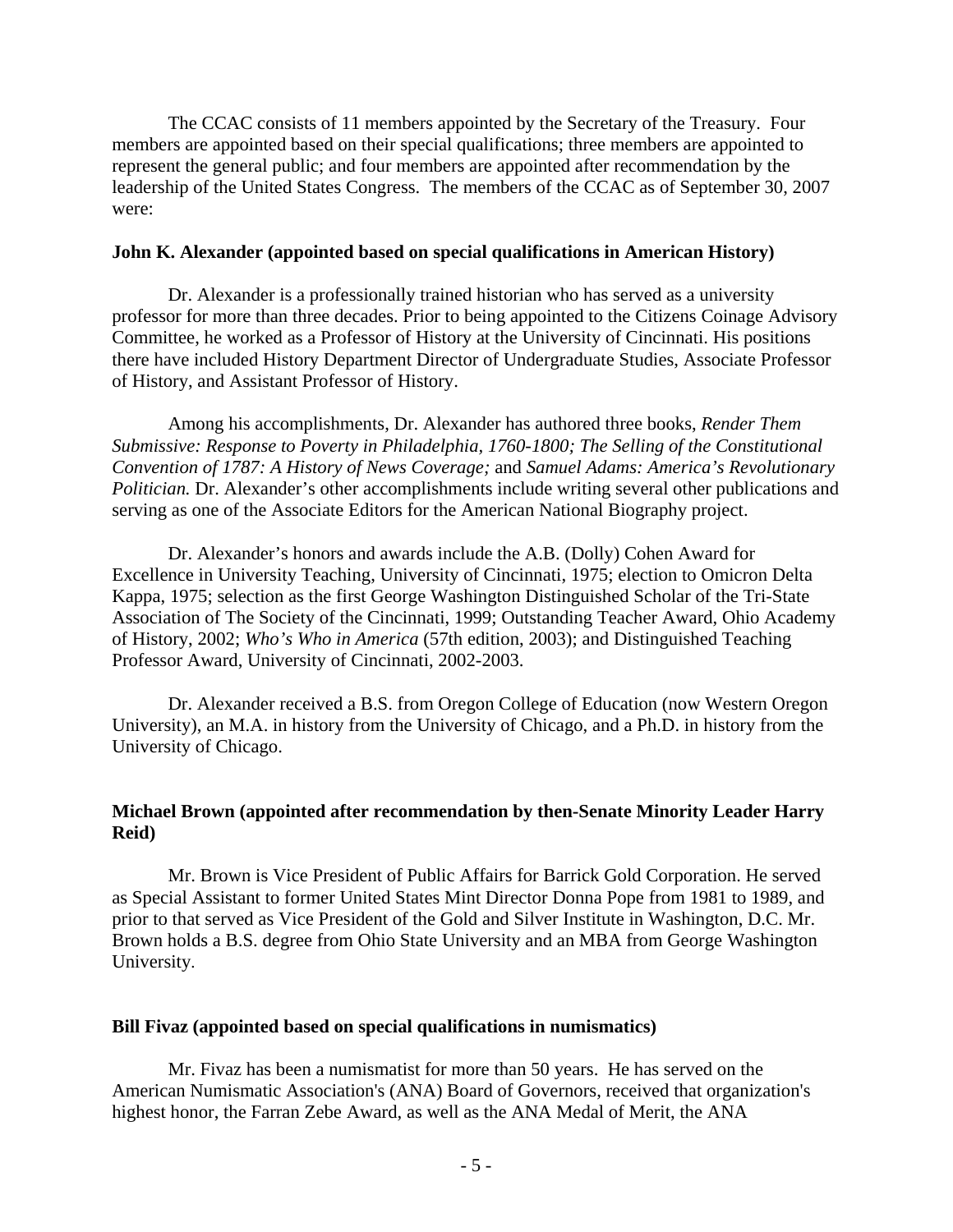Numismatist of the Year and was elected into the ANA Hall of Fame. He has taught at the ANA Summer Seminar in Colorado Springs for more than 20 years as well as at various regional, state and local conventions. Mr. Fivaz is retired after having served for more than 36 years in sales with the Nestle Company.

#### **Arthur Houghton (appointed based on special qualifications in numismatic curation)**

Mr. Houghton's experience includes tenure as Associate Curator and acting Curator-in-Charge at the J. Paul Getty Museum from 1982 to 1986, where he gained national recognition for his role in building the museum's extensive collection of antiquities, including its early collection of ancient coins. Mr. Houghton has authored or co-authored four books and more than 50 articles on ancient coins, history and economics.

Mr. Houghton served as president of the American Numismatic Society (ANS) from 1995 to 1999. He was also president of the consulting firm Arthur Houghton Associates, Inc., from 1995 to 2000. Currently, Mr. Houghton serves on the boards of the Corning Museum of Glass, American Near East Refugee Aid and the ANS.

Mr. Houghton holds a Bachelor of Arts degree from Harvard College. He also holds Master of Arts degrees from the American University of Beirut, Lebanon, and Harvard University.

#### **Dr. Rita Laws (appointed to represent the interests of the general public)**

Dr. Laws, a former schoolteacher, is a freelance numismatic writer and researcher of Indian Peace Medals. A member of the Oklahoma Choctaw tribe and the mother of 12 children, she is also a special needs adoption advocate and volunteers as her state's representative for the North American Council on Adoptable Children (NACAC). She has just completed a book about collecting lucky coins, medals, currency and pocket pieces.

#### **Gary Marks (appointed to represent the interests of the general public)**

Currently the City Manager of Whitefish, Montana, Mr. Marks has worked in city government for nearly 20 years, and also served as a Commissioner of the Montana Quarter Design Selection Committee. A dedicated numismatist for 33 years, he also served as Executive Director of the Whitefish Centennial Medallion Commission. An expert collector of Washington Quarters, Barber half-dollars and Walking Liberty half-dollars, he holds a B.A. in Human Resource Management from George Fox College in Newberg, Oregon.

#### **Rev. Dr. Richard Meier (appointed after recommendation by then-Speaker of the House Dennis Hastert)**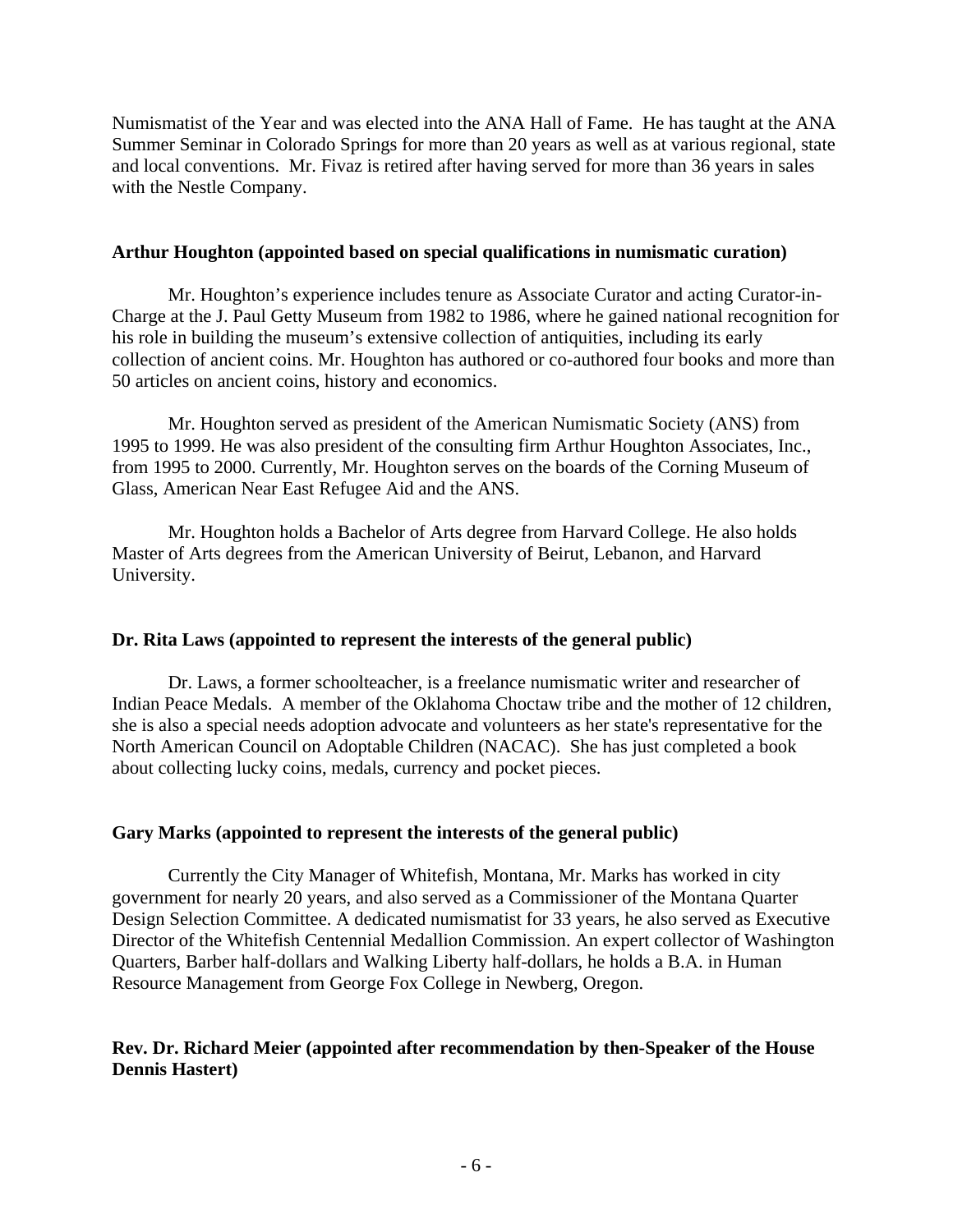The Rev. Dr. Richard J. Meier was introduced to the numismatic hobby as a child by his grandfather, who gifted him with a shiny 1899 Morgan silver dollar. Over the years he has pieced together an impressive collection of type coins, United States Mint products, and coins from around the world.

Rev. Meier has spent much of his life in the "Land of Lincoln," Illinois, but he has also served the Church in many parts of the country, as well as internationally, during his 36-year career: San Jose, CA; St. Paul, MN; Bariloche, Argentina, as a missionary; Hialeah, FL; and, currently Rockford, IL, where he is a Pastor of Alpine Lutheran Church. During his career he has been called upon to volunteer on a variety of community-related boards and committees in leadership positions. He earned his B.A. from Augustana College, the Master of Divinity from the Lutheran School of Theology in Chicago, and the Doctor of Ministry from Luther Seminary in St. Paul. Fluent in Spanish, he especially enjoys multicultural gatherings where bridges are built between people of different backgrounds.

Dr. Meier and his wife have four grown children (including triplets) and one grandchild.

### **Dr. Mitchell Sanders (CCAC chair; appointed to represent the interests of the general public)**

Dr. Sanders graduated from Duke University in 1991 and received a Ph.D. in political science from the University of Rochester in 1997. He is author or co-author of various academic articles, and co-author of the monograph *Understanding Multivariate Research*. He has been on the faculty at Florida State University and the University of Notre Dame, and currently works as a Research Scientist in Rochester, New York.

An avid coin collector, Dr. Sanders has published several articles examining the numismatic connection between symbolism and society, and he writes a monthly column for beginning collectors in the ANA's magazine, *Numismatist*.

### **Donald Scarinci (appointed after recommendation by then-Minority Leader Nancy Pelosi)**

Mr. Scarinci has written articles and conducted presentations on the subject of art medals at the New York Numismatic Club, the ANA and the American Medallic Sculpture Association's (AMSA) recent exhibit of Contemporary Art medals at the Forest Lawn Museum in January 2005. He has taught classes to summer students at the American Numismatic Society (ANS) about the history of the art medal for the last two summers.

Donald Scarinci currently serves as a member of the Saltus Award Committee of the ANS. In addition to being a member of the AMSA, Scarinci is also a member of the Finnish Art Medal Society, the Dutch Art Medal Society and the British Art Medal Society. Mr. Scarinci's numismatic interests include Colonial U.S. coins and commemorative U.S. coins. He is one of five founding officers of the Colonial Coin Collectors Club (C-4), founded in 1992.